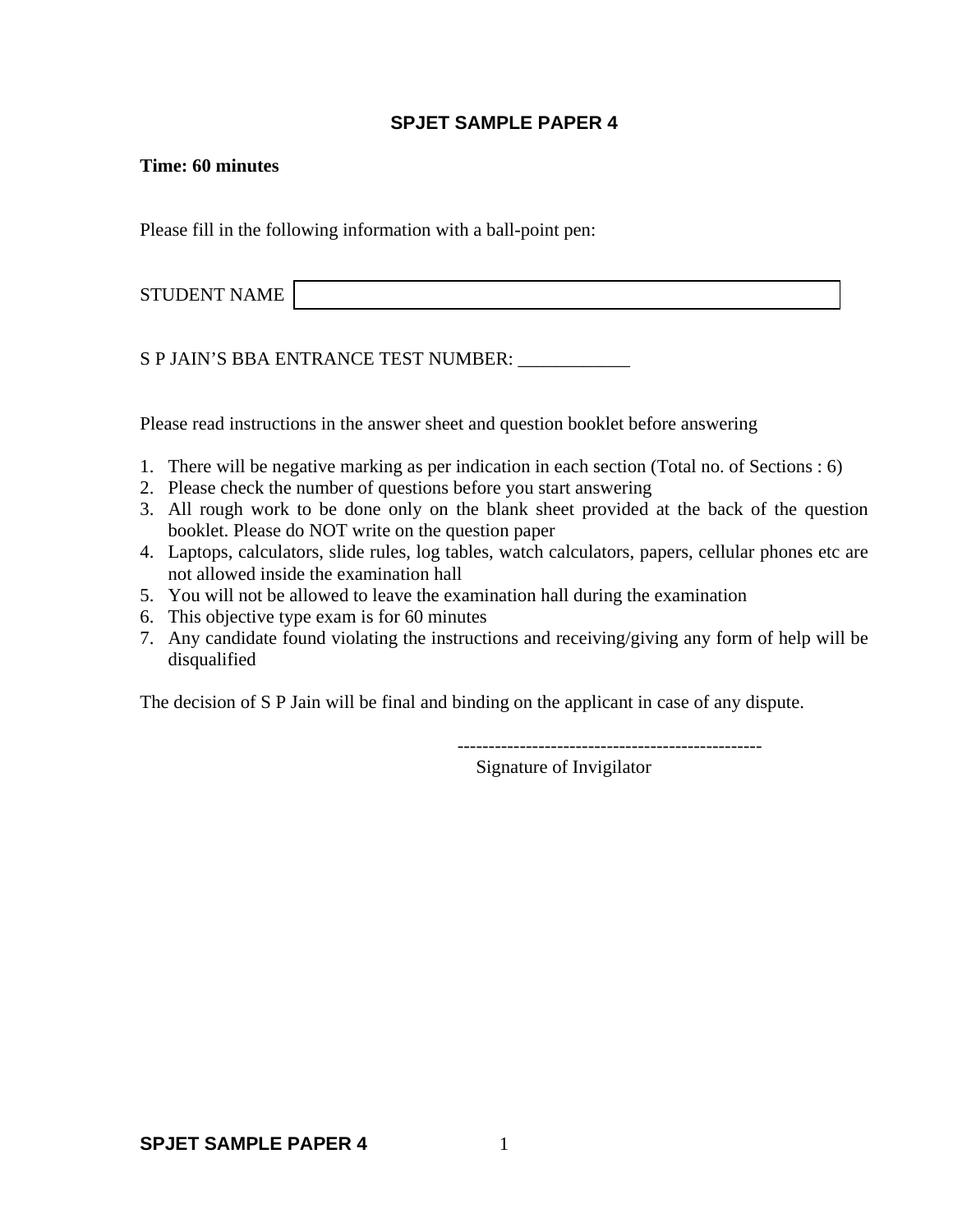## **APPROPRIATION OF MARKS**

| Section                      | No. of<br><b>Questions</b> | <b>Marks</b> per<br>question | <b>Total</b><br><b>Marks</b> per<br><b>Section</b> | <b>Negative</b><br><b>Marking</b><br>per<br>question |
|------------------------------|----------------------------|------------------------------|----------------------------------------------------|------------------------------------------------------|
| Logic                        | 5                          | $\overline{2}$               | 10                                                 |                                                      |
| Diagrammatic Reasoning       | 4                          | $\overline{4}$               | 16                                                 | $\overline{2}$                                       |
| Numeracy                     | 6                          | 3                            | 18                                                 |                                                      |
| IQ                           | 10                         | $\overline{2}$               | 20                                                 |                                                      |
| <b>Reading Comprehension</b> | 5                          | 4                            | 20                                                 |                                                      |
| <b>General Awareness</b>     | 8                          | $\overline{2}$               | 16                                                 | 0.5                                                  |
| Total                        | 38                         |                              | 100                                                |                                                      |

ANSWER FOR THE QUESTIONS ARE PROVIDED AT THE END OF THE PAPER

### **Note**

It is advisable that the candidate reads the question carefully and avoids marking answers thoughtlessly.

Analyzing the previous question papers will help the candidate to get a clear picture of the pattern of questions asked in each section. Only answer if you are 100% sure about the correct answer.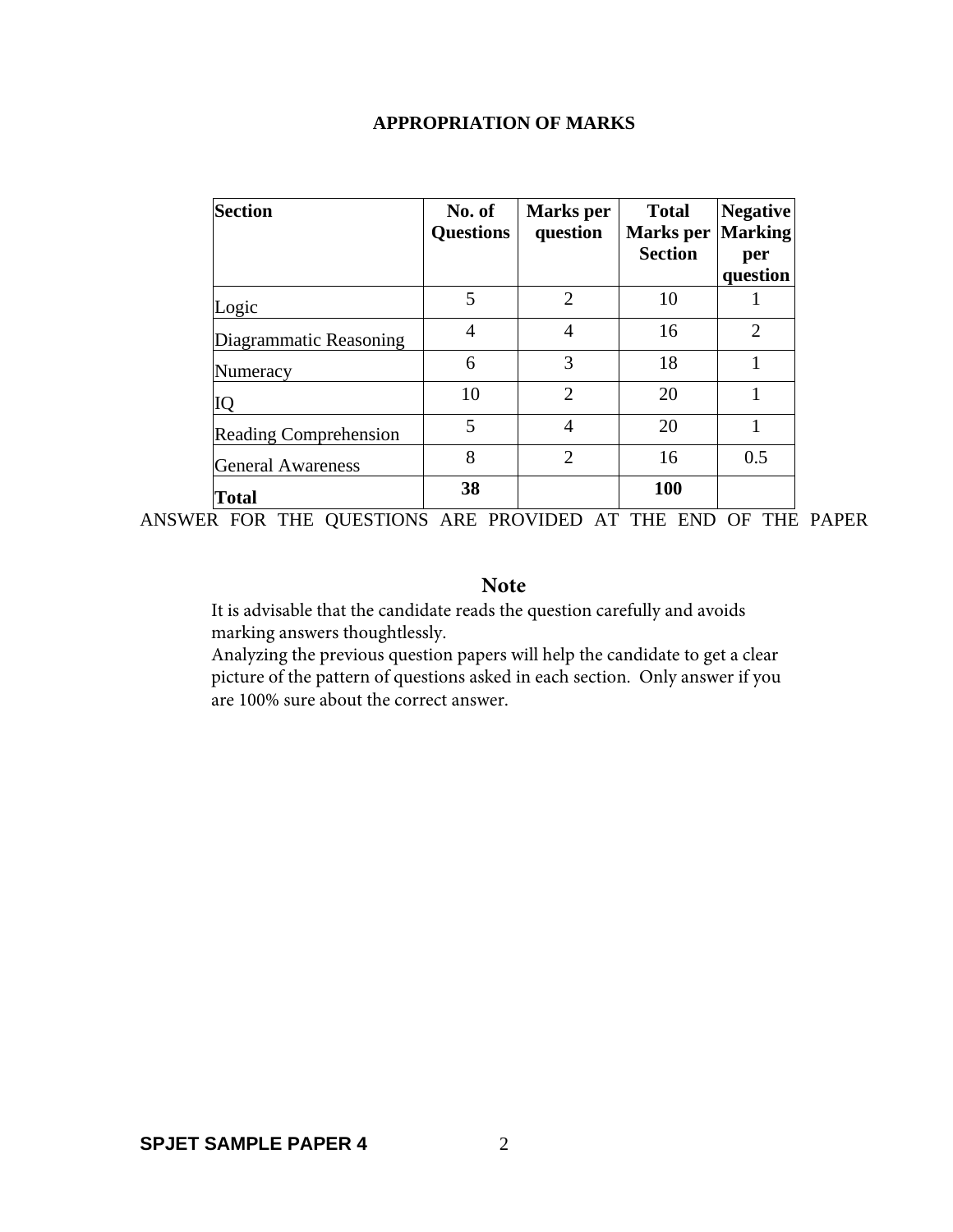### **LOGIC (5Q x 2 marks = 10 marks. Negative marking – 1 mark)**

- 1. Marie, Becky, Carol, Susan and Finn are sitting on a bench. Marie is sitting next to Becky. Carol is sitting next to Susan. Susan is not sitting next to Finn who is on the left end of the bench. Carol is on the second position from the right. Marie is to the right of Becky. Marie and Carol are sitting together. In which position is Carol sitting?
	- (A)Between Becky and Susan (B) Between Marie and Susan (C) Between Finn and Susan (D)Between Marie and Finn
- 2. Pointing to a lady Alec said, "The son of her only brother is the brother of my wife." How is the lady related to the Alec?
	- (A)Grandmother (B) Maternal aunt (C) Mother of Alec's brother in law (D)Sister of Alec's father-in-law
- 3. A is 50 m South-West of B. If C is 50 m South-East of B, then C is in which direction of A?
	- (A)South East (B) East (C) North East (D)West
- 4. A man has 5 bags (namely1, 2, 3, 4, 5) each having a different weight.
	- 1 weighs twice as much as 2
	- 2 weighs four and a half times as much as 3
	- 3 weighs half as much as 4
	- 5 weighs less than 1 but more than 4 Which of the following is the lightest?
	- $(A)3$
	- $(B)$  2
	- (C) 1
	- $(D)4$

5. Seven students A, B, C, D, E, F and G take a series of tests.

No two students get similar marks. Each time either C scores the highest and E scores the least or alternatively D scores the highest and F or B scores the least. A always scores more than B.G always scores more than A.

If C gets highest marks, G should be ranked not lower than

- (A)Fourth
- (B) Fifth
- (C) Second
- (D)Third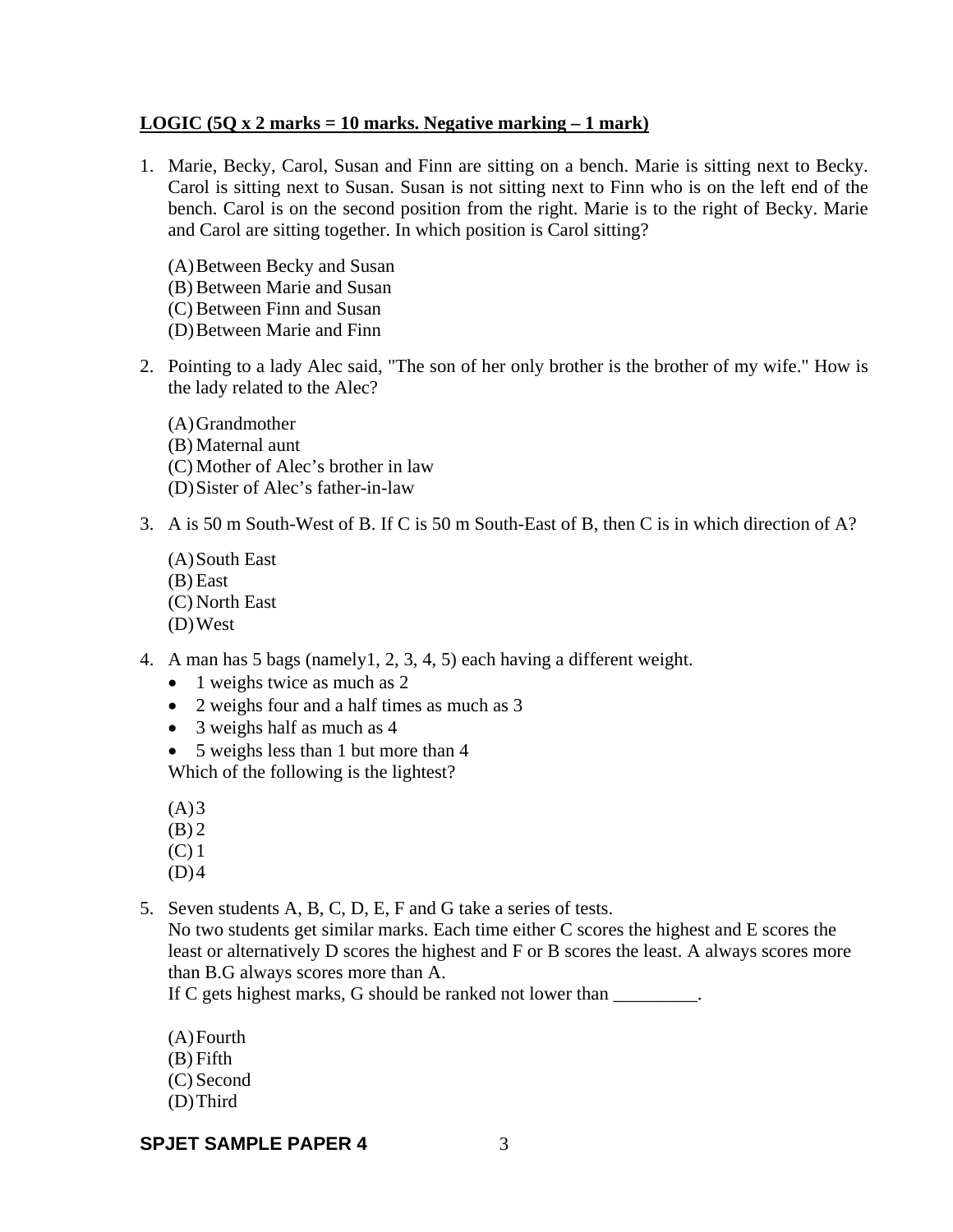## **DIAGRAMMATIC REASONING (4Q x 4 marks = 16 marks. Negative marking – 2 marks)**

1. Find out which of the options completes the given figure on the left?



2. The following figures are in a logical series. Out of the options A, B, C and D what comes next in the series?

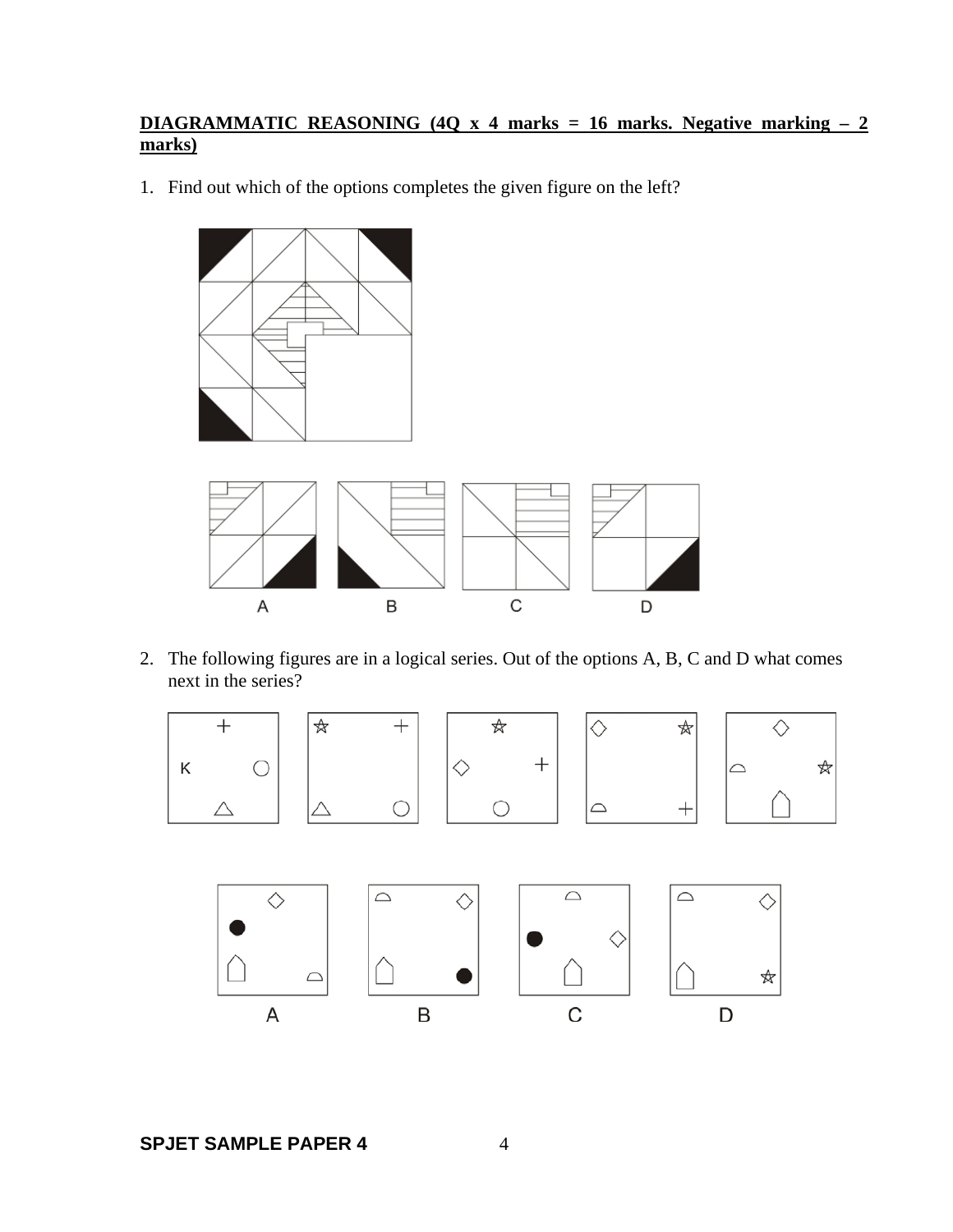3. Given below are four figures. Three of the figures are alike in a certain manner and one of the figures is the odd one out. Identify the odd figure.



4. Given below is a piece of paper which is then folded into the shape of a cube (dice). When folded into a cube what letter will be opposite the side on which B is?

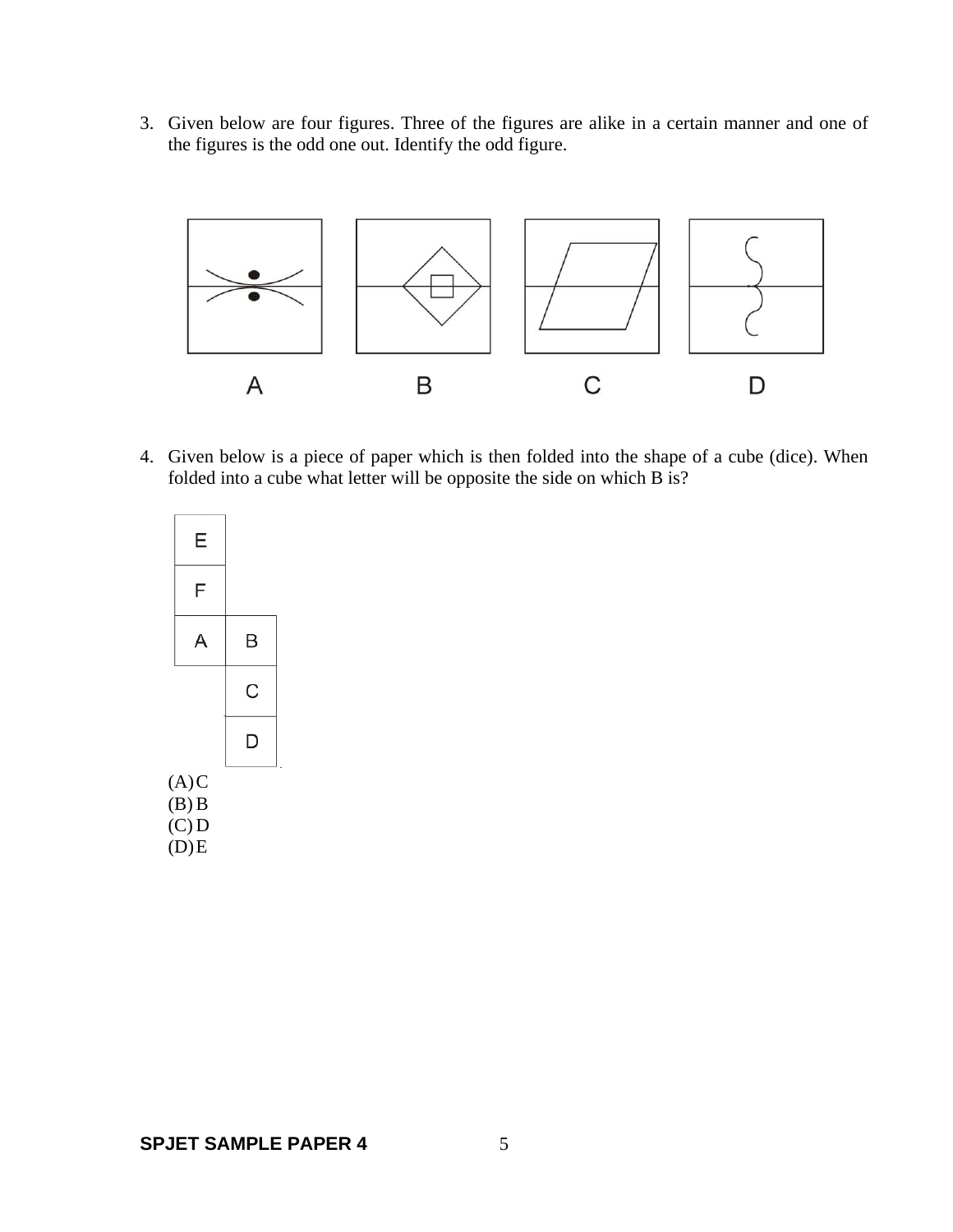### **NUMERACY (6Q x 3 = 18 marks. Negative marking – 1 mark)**

- 1. An aeroplane covers a certain distance at a speed of 360 kmph in 5 hours. To cover the same distance in  $1^{27}$ <sub>3</sub> hours, it must travel at a speed of:
	- (A) 960 kmph (B) 1440 kmph (C) 1080 kmph (D) 720 kmph
- 2. Age of Sam is 5 times the age of his son. 5 years ago the product of their ages was twice Sam's age at that time. What is the current age of his son?
	- (A) 7
	- (B) 10
	- (C) 15
	- (D)14
- 3. Six bells commence tolling together and toll at intervals of 6, 12, 18, 24, 30 and 36 seconds respectively. In 30 minutes, how many times do they all 6 toll together?
	- $(A)5$ (B) 6
	- $(C) 8$
	- $(D)10$
- 4. A solid cube is cut into two cuboids exactly at the middle as shown in the figure. Find the ratio of the total surface area of the cube to the total surface area of both the cuboids combined



 $(A)2:1$ 

- (B) 1:2
- (C) 3:2
- $(D)3:4$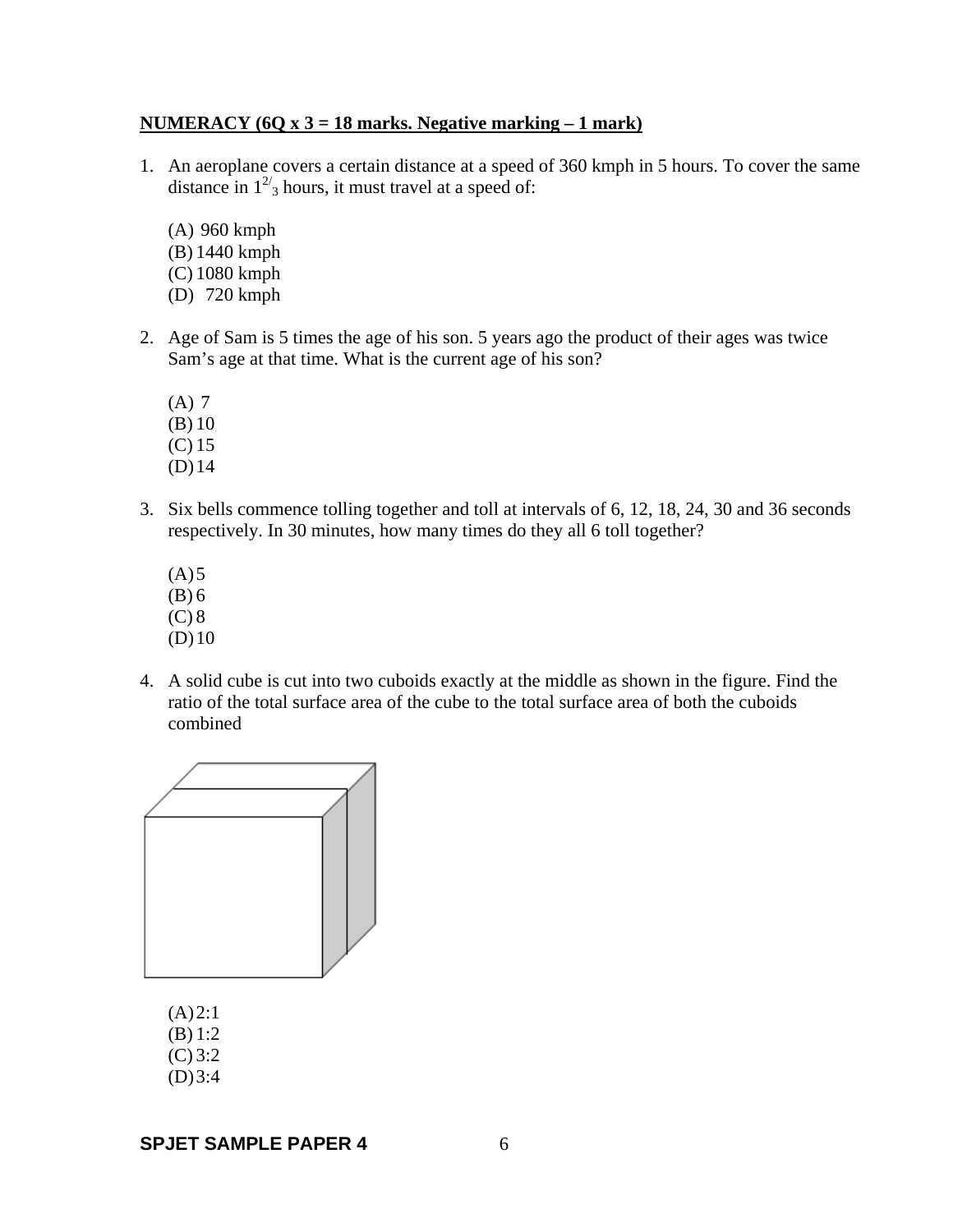- 5. In a bag, there are 8 black, 7 white and 6 yellow bottles. One bottle is picked up randomly. What is the probability that it is neither black nor yellow?
	- $(A) 2/3$ (B) 1/21 (C) 7/21 (D)1/3
- 6. If m and n are whole numbers such that  $m^n = 1331$ , the value of  $(m 1)^{n+1}$  is:
	- (A)10000 (B) 1000 (C) 121  $(D)1$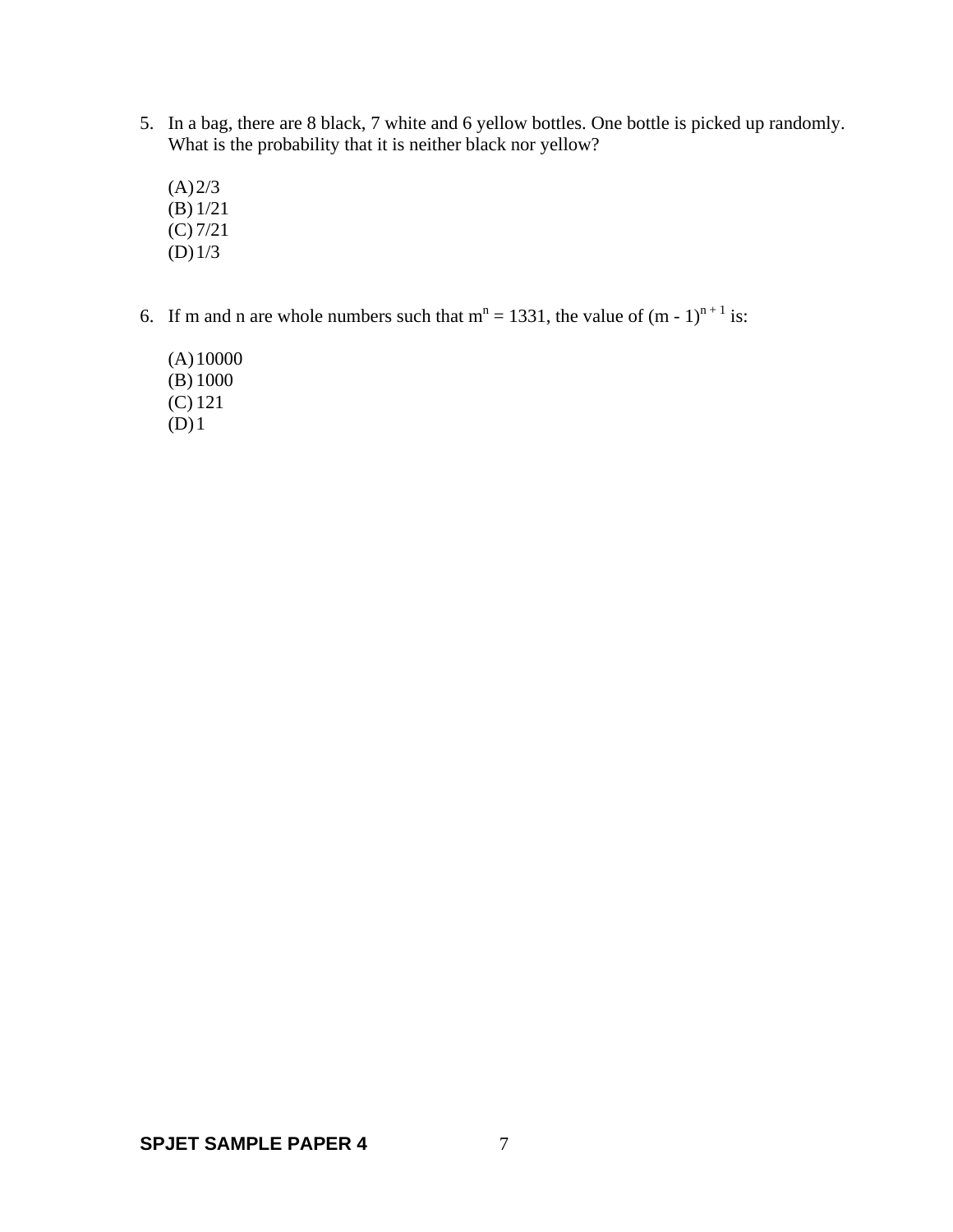#### **IQ (10Q x 2 = 20 marks. Negative marking – 1 mark)**

1. In a certain code EXCEL has been coded as FZFIQ, in that code POWERPOINT will be coded as:

(A)QQYEQTTYNW (B) QQZIWVVQWD (C) TYUITYWSAHJ (D)POIMKIPANUA

2. Given below is a series of numbers. Which option would come next in this series? 146, 255, 366, 479, 684,

 $(A)441$ (B) 891 (C) 991

- (D)796
- 3. If  $15^{th}$  February 2013 is a Friday what was the day on  $11^{th}$  January 2012?

(A)Tuesday (B) Friday (C) Saturday (D)Wednesday

- 4. If you rearrange the letters of GJBEINI you get the name of a city which is the capital of which of the following countries?
	- (A)China (B) Brazil (C) Iraq (D)Russia
- 5. Which of the following pairs of alphabets is the odd one out?
	- $(A)$ RI (B) VC  $(C)$  PK  $(D)NO$
- 6. Which of the following words has been spelt correctly?

(A)Accesion (B) Invigorate (C) Oratery (D)Pouper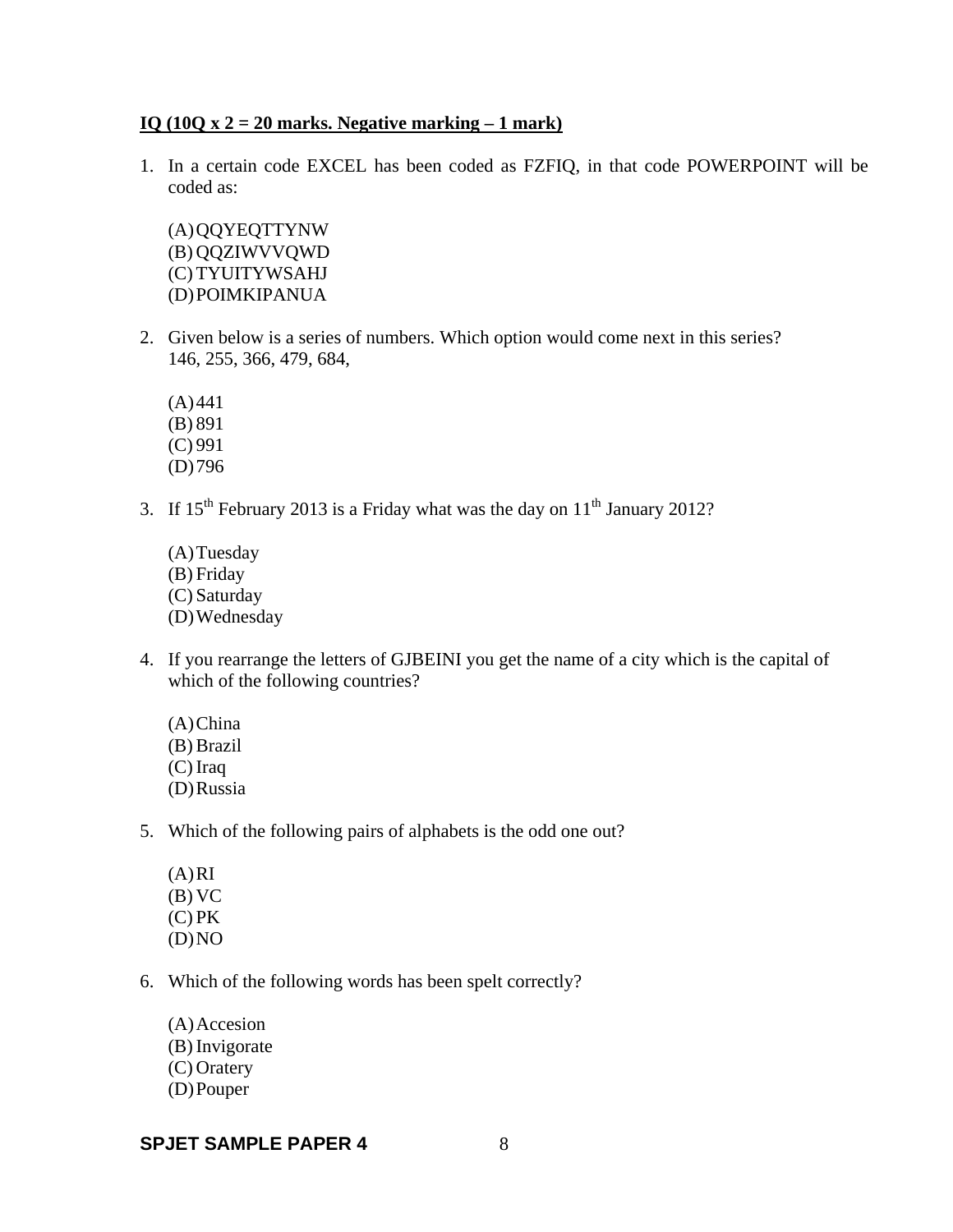7. Which of the following words is the antonym (means the opposite) of generous?

(A)Miserly (B) Dispassionate (C) Dissenting (D)Liberal

8. The numbers in table two have been arranged according to the pattern shown in the sample figure given below. Find the missing number which replaces the question mark.

|    | 8  |    |
|----|----|----|
| 12 | 4  | 16 |
|    | 36 |    |
|    |    |    |

|    | $\overline{\phantom{a}}$ |    |
|----|--------------------------|----|
| 18 |                          | '4 |
|    |                          |    |

 $(A)36$ (B) 44  $(C) 48$  $(D) 54$ 

- 9. C, D, E, F and G are the only 5 people standing in a line. G is standing immediately behind F. E is between F and D. C is standing at which position?
	- $(A)3^{rd}$
	- $(B)$  5<sup>th</sup>

 $(C)$  1<sup>st</sup>

- (D)Cannot be determined with the provided information
- 10. Which group of numbers is similar to the sample set of numbers given below? (18, 3, 0.5)
	- $(A)(15, 5, 0.2)$ (B) (14, 7, 0.1) (C) (21, 3, 0.05) (D)(36, 6, 1)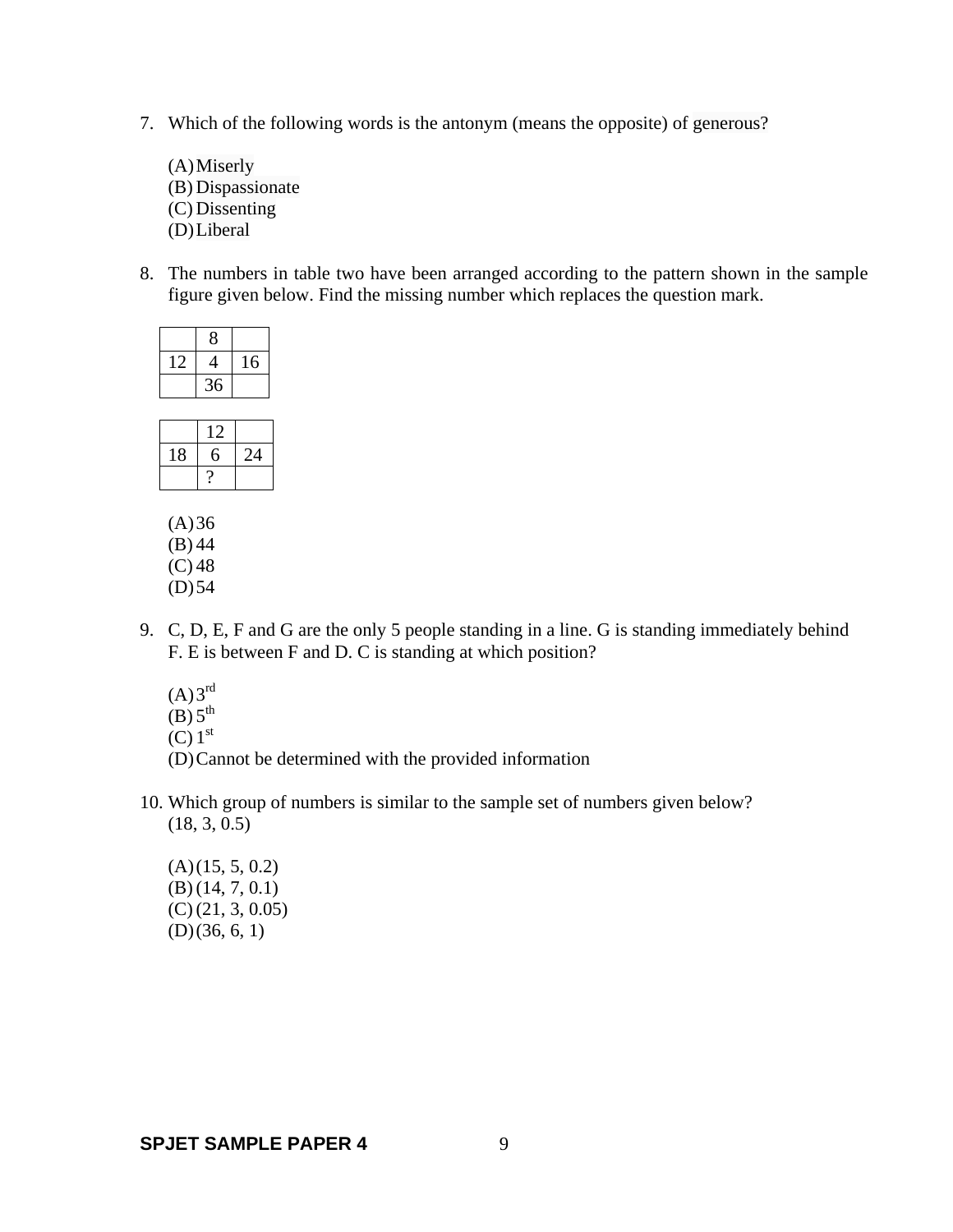### **READING COMPREHENSION (5Q x 4 = 20 marks. Negative marking – 1 mark)**

In 1997, delegates from 194 nations met in Kyoto, Japan, and collectively promised to reduce greenhouse gas emissions by about 5 percent below 1990 levels by 2012, as a first step toward global cooperation on limiting carbon-driven climate change. The treaty they produced, known as the Kyoto Protocol, expired at the end of 2012.

The treaty required the major industrialized nations to meet targets on emissions reduction but imposed no mandates on developing countries, including emerging economic powers and sources of global greenhouse gas emissions like China, India, Brazil and South Africa.

The United States is not a party to the protocol. It was negotiated by the Clinton administration, but the Senate voted 95 to 0 against even considering ratification because of those asymmetrical obligations. President George W. Bush flatly repudiated it.

Some major countries, including Canada, Japan and Russia, have said they will not agree to an extension of the protocol unless the unbalanced requirements of developing and developed countries are changed. That is similar to the United States' position, which is that any successor treaty must apply equally to all major economies.

But the European Union, the major developing countries, and most African and Pacific island nations would like to see the Kyoto process extended as a **prelude** to a more ambitious, binding international agreement that would take effect in 2020. The goal would be to reduce emissions enough to keep the average global temperature from ever rising more than 2 degrees Celsius, or about 3.6 degrees Fahrenheit, above its current level.

The fate of the Kyoto agreement was a central topic at the international gathering on global warming in Durban, South Africa, in December 2011.

But the issue was left unresolved at the meeting, which ended with modest accomplishments: the promise to work toward a new global treaty in coming years. The future treaty deal renewed the protocol for several more years. It also began a process for replacing the protocol with something that treats all countries — including the economic powerhouses China, India and Brazil equally. The future treaty deal was the most highly contested element of a package of agreements that emerged from the extended talks among the 200 nations that met in Durban.

The expiration date of the protocol  $-2017$  or  $2020$  — and the terms of any agreement that replaces it will be negotiated at future sessions.

The United States has been criticized at such gatherings for years, in part because of its rejection of the Kyoto framework and in part because it has not adopted a comprehensive domestic program for reducing its own greenhouse gas emissions. President Obama has pledged to reduce American emissions 17 percent below 2005 levels by 2020, but his preferred approach, a nationwide cap-and-trade system for carbon pollution, was blocked in the Senate in 2010 after being passed by the House the year before. United States emissions are down over the past five years, largely because of the drop in industrial and electricity production caused by the recession.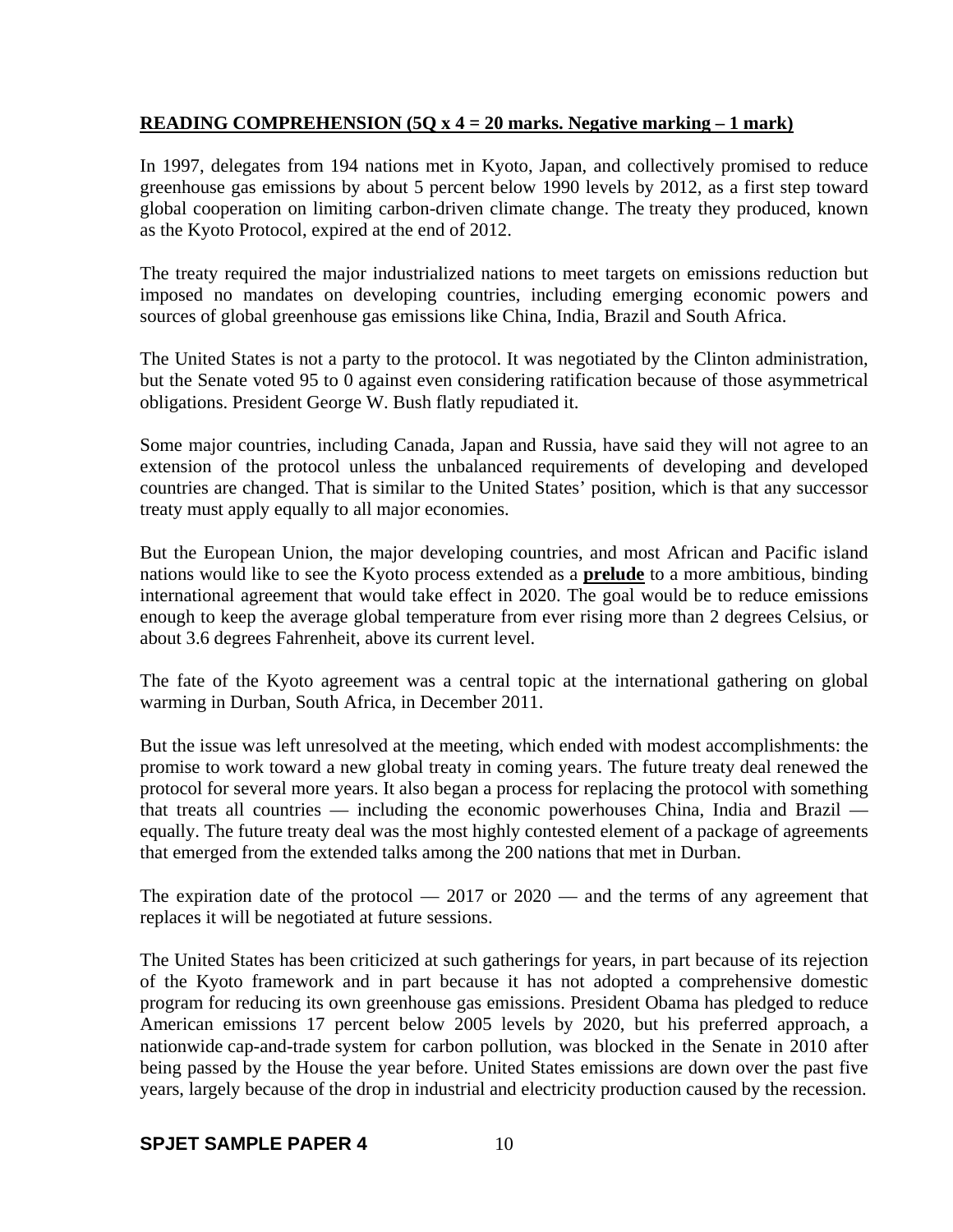- 1. What does the word "prelude" as used in the passage mean?
	- (A)Introduction (B) Step (C) Strategy (D)Review
- 2. What is the tone of the passage?
	- (A)Lamenting (B) Candid (C) Sarcastic (D)Descriptive
- 3. What is the main purpose of the passage?
	- (A)To highlight the evolution of the Kyoto Protocol and the way forward for the implementation of the protocol
	- (B) To showcase how human activities are responsible for most of the observed increase in global mean temperature since the mid-20th century
	- (C) To highlight how developed nations constantly undermine the goals of developing and weaker nations at global conferences.
	- (D)None of the other options
- 4. Which of the following statements are implied in the last paragraph of the passage?
	- (A)An agreement was reached to extend the Protocol to 2020 and to set a date of 2015 for the development of a successor document, to be implemented from 2020
	- (B) The U.S. has been criticized for choosing the economy and national financial security over international cooperation and environmental ethics
	- (C) U.S. currently emits the highest amount of greenhouse gases in the world and will remain so until 2020
	- (D)Most US Law makers do not believe that global warming is an actual scientific phenomena
- 5. Which of the following is not mentioned in the above passage?
	- (A)The Kyoto protocol helps to stimulate green investment and help Parties meet their emission targets in a cost-effective way.
	- (B) The U.S. signed the Kyoto Protocol, but did not ratify it.
	- (C) The aim of the protocol in 2020 will be to ensure that global temperatures never rise more than  $2^0$  Celsius.
	- (D)All of the above options are mentioned in the passage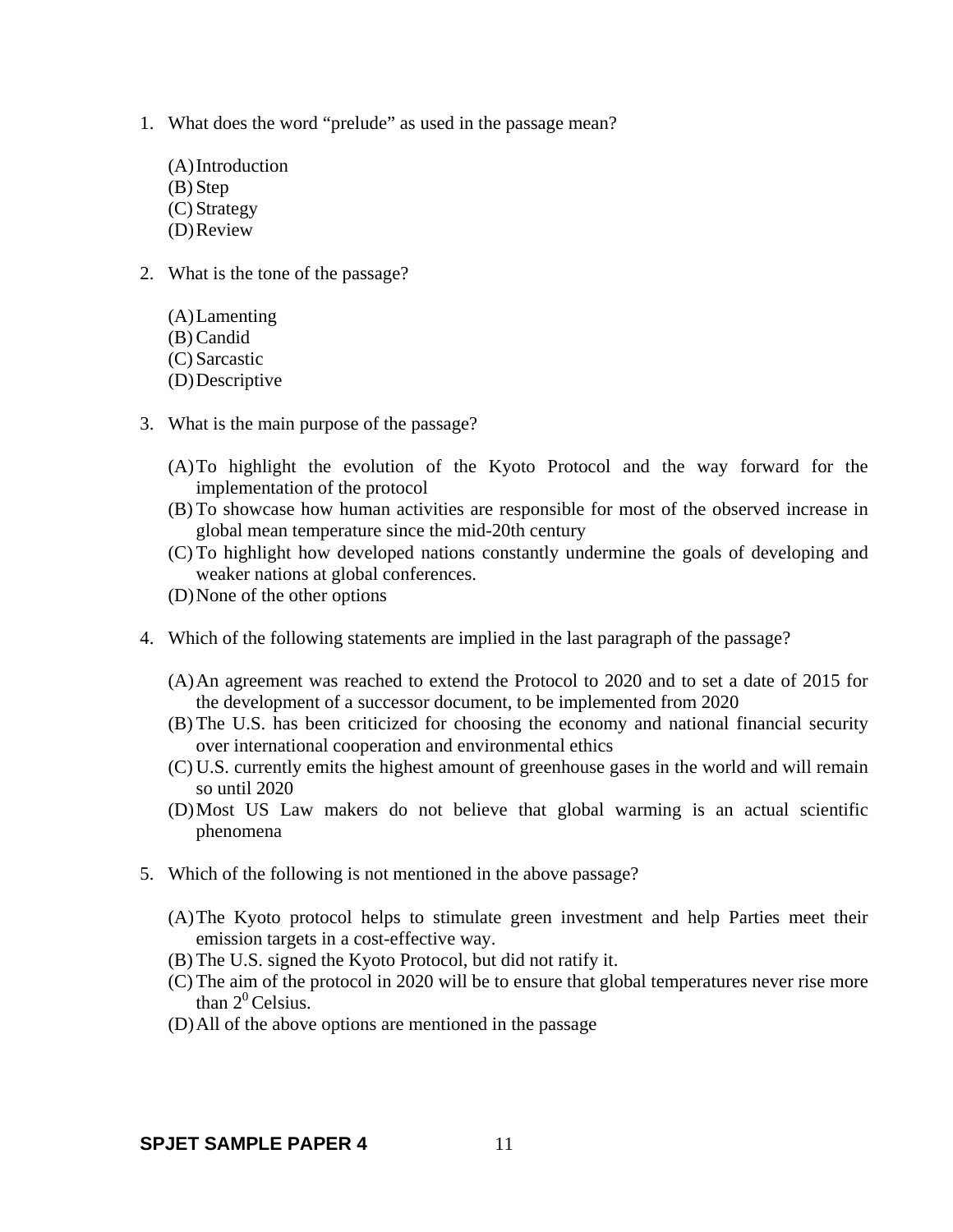### **GENERAL AWARENESS (8Q x 2 = 16 marks. Negative marking – 0.5 mark)**

- 1. Which of the following is the currency of Brazil?
	- $(A)$ Real (B) Peso
	- (C) Euro
	- (D)Dollar
- 2. Who has been appointed to succeed Hillary Rodham Clinton as the United States Secretary of State in January 2013?
	- (A)William Weld (B)John Kerry (C)Joe Biden (D)John McCain
- 3. The 2016 summer Olympics will be held in which country?
	- (A)Turkey (B) Brazil (C) Argentina (D)Spain
- 4. Who won the Oscar for best actor at the 2013 Academy Awards?
	- (A)Bradley Cooper (B) Daniel Day Lewis (C) Hugh Jackman (D)Denzel Washington
- 5. Who won the Australian Open Men's Singles trophy in 2013?
	- (A)Novack Djokovic (B) Andy Murray (C) Roger Federer (D)Rafael Nadal
- 6. Which country won the most gold medals at the 2012 London Olympics?
	- (A)China  $(B) UK$ (C) USA (D)Jamaica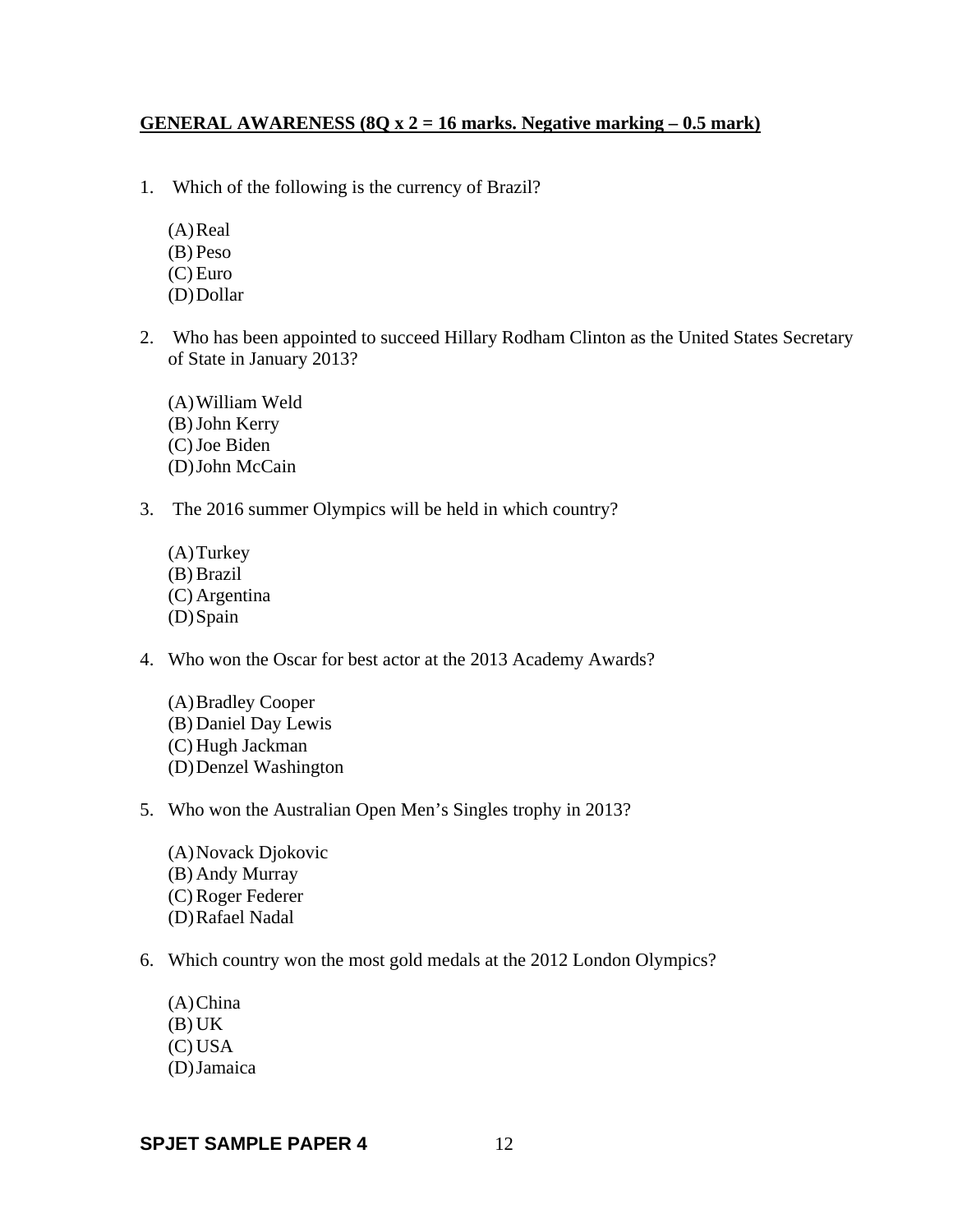- 7. Which of these motor vehicle manufacturers is not based in South Korea?
	- (A)Toyota (B) Kia Motors (C) SsangYong Motor Co (D)Hyundai Motor Co
- 8. Which gas constitutes 78% of air at sea level?
	- (A)Carbon Dioxide (B) Oxygen (C) Nitrogen (D)Water Vapor